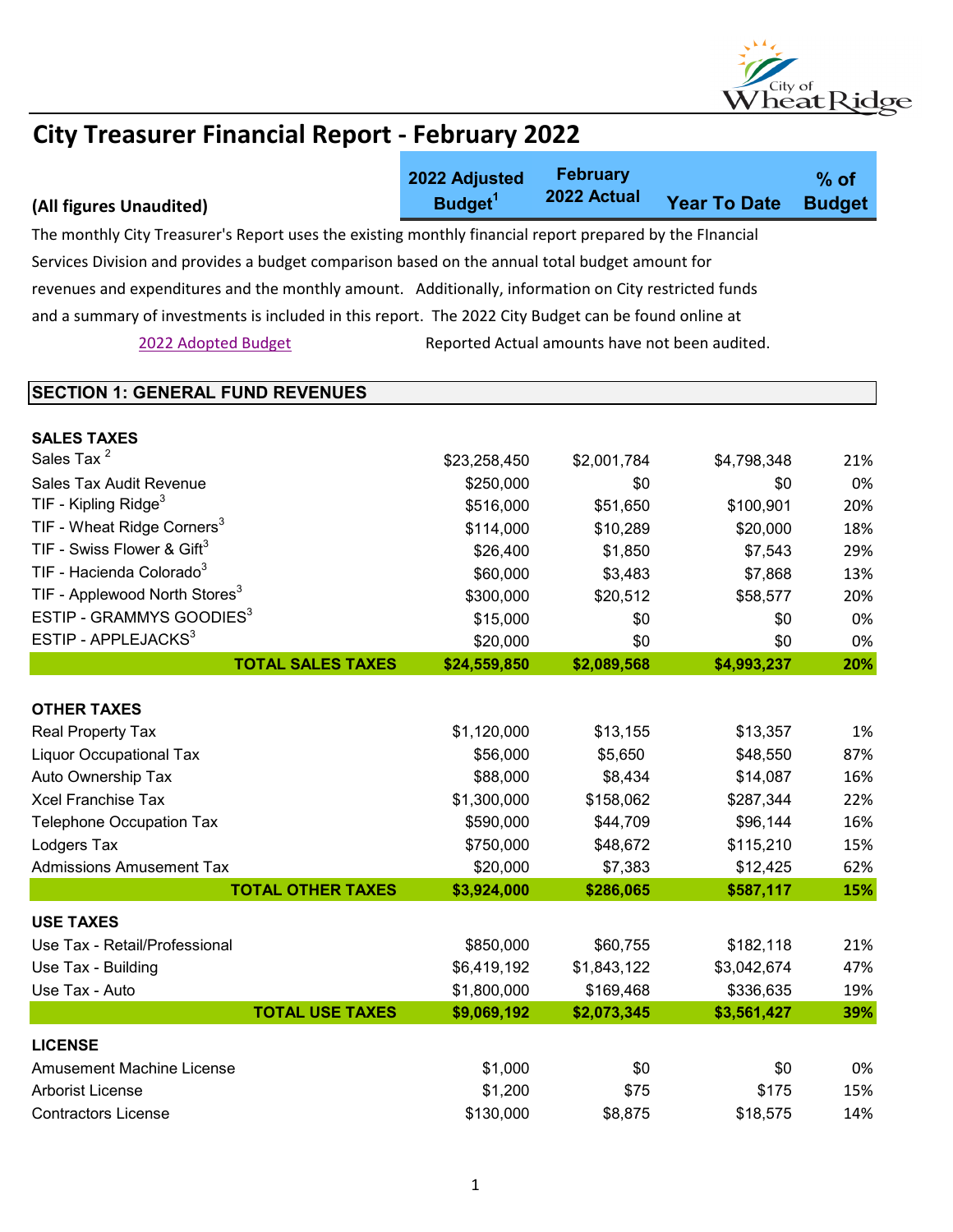

|                                     | 2022 Adjusted       | <b>February</b> |                     | $%$ of        |
|-------------------------------------|---------------------|-----------------|---------------------|---------------|
| (All figures Unaudited)             | Budget <sup>1</sup> | 2022 Actual     | <b>Year To Date</b> | <b>Budget</b> |
| Liquor License Fee                  | \$17,000            | \$1,838         | \$1,988             | 12%           |
| Short-term Rental License Fee       | \$18,000            | \$800           | \$1,800             | 0%            |
| <b>Building Permits</b>             | \$2,102,760         | \$482,021       | \$787,397           | 37%           |
| <b>Street Cut Permits</b>           | \$250,000           | \$18,200        | \$36,197            | 14%           |
| <b>Cable TV Permits</b>             | \$350,000           | \$93,867        | \$93,867            | 27%           |
| Pawn Shop License Fees              | \$10,000            | \$0             | \$0                 | 0%            |
| <b>Business License Fees</b>        | \$160,000           | \$10,870        | \$67,951            | 42%           |
| Tobacco and Vaping License Fee      | \$600               | \$0             | \$300               | 0%            |
| <b>TOTAL LICENSE</b>                | \$3,040,560         | \$616,546       | \$1,008,250         | 33%           |
| <b>INTERGOVERNMENTAL</b>            |                     |                 |                     |               |
| Cigarette Tax                       | \$70,000            | \$10,964        | \$19,791            | 28%           |
| <b>County Road and Bridge</b>       | \$330,000           | \$0             | \$3,146             | 1%            |
| Arvada Ridge Redevelopment          | \$100,000           | \$100,000       | \$100,000           | 100%          |
| <b>Highway Users Tax</b>            | \$1,000,000         | \$79,451        | \$156,048           | 16%           |
| Motor Vehicle Registration          | \$120,000           | \$9,948         | \$16,629            | 14%           |
| Police - CATPA Auto Theft Grant     | \$88,000            | \$0             | \$0                 | 0%            |
| Police - Seat Belt Safety Grant     | \$3,000             | \$0             | \$0                 | 0%            |
| Police - Drug Overtime Grant        | \$15,000            | \$0             | \$6,182             | 41%           |
| Police - Ballistic Vest Grant       | \$10,000            | \$0             | \$0                 | 0%            |
| Police - HVIDE                      | \$15,000            | \$851           | \$1,244             | 8%            |
| PD Post Grant                       | \$3,200             | \$0             | \$0                 | 0%            |
| <b>Court Defense Counsel Grant</b>  | \$12,000            | \$1,571         | \$1,571             | 13%           |
| Police - Coronavirus Grant          | \$21,637            | \$0             | \$0                 | 0%            |
| Homeless Navigator IGA              | \$8,000             | \$0             | \$0                 | 0%            |
| Sustainable Program Grants          | \$0                 | \$0             | \$11,928            | 0%            |
| Police - Pedestrian Safety Grant    | \$12,500            | \$0             | \$0                 | 0%            |
| Police - Fatality Reduction Grant   | \$9,679             | \$575           | \$575               | 6%            |
| <b>TOTAL INTERGOVERNMENTAL</b>      | \$1,818,016         | \$203,360       | \$317,114           | 17%           |
| <b>SERVICES</b>                     |                     |                 |                     |               |
| <b>Zoning Applications</b>          | \$40,000            | \$4,457         | \$5,982             | 15%           |
| <b>Planning Reimbursement Fees</b>  | \$2,000             | \$0             | \$0                 | 0%            |
| <b>Engineering Fees</b>             | \$60,000            | \$1,950         | \$2,550             | 4%            |
| Misc. Zoning Fees                   | \$2,000             | \$335           | \$360               | 18%           |
| <b>Plan Review Fees</b>             | \$986,794           | \$36,343        | \$75,654            | 8%            |
| <b>Pavilion/Park Rental Revenue</b> | \$30,000            | \$1,248         | \$3,887             | 13%           |
| <b>Athletics Revenue</b>            | \$110,897           | \$3,481         | \$18,548            | 17%           |
| <b>Active Adult Center Revenue</b>  | \$177,625           | \$12,961        | \$23,857            | 13%           |
| <b>Parks Historic Facilities</b>    | \$20,000            | \$1,307         | \$6,217             | 31%           |
| Gen. Prog. Revenue                  | \$180,056           | \$8,222         | \$14,750            | 8%            |
| Anderson Building Revenue           | \$15,000            | \$990           | \$3,670             | 24%           |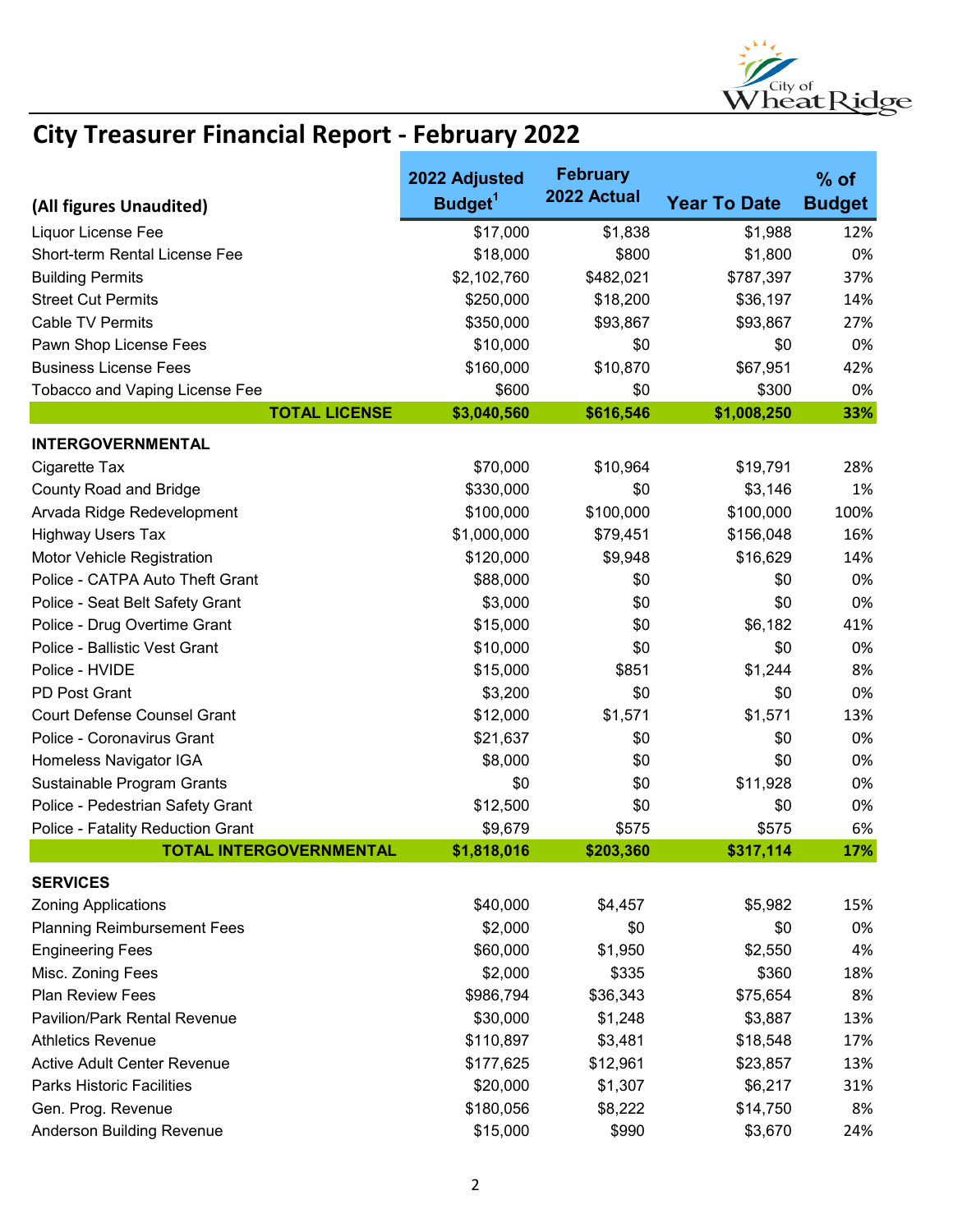

|                                     | 2022 Adjusted       | <b>February</b><br>2022 Actual |                     | $%$ of        |
|-------------------------------------|---------------------|--------------------------------|---------------------|---------------|
| (All figures Unaudited)             | Budget <sup>1</sup> |                                | <b>Year To Date</b> | <b>Budget</b> |
| <b>Outdoor Swimming Fees</b>        | \$134,000           | \$0                            | \$0                 | 0%            |
| Retail Marijuana Fees               | \$370,000           | \$34,979                       | \$67,303            | 18%           |
| Police Report Fees                  | \$15,137            | \$2,285                        | \$4,715             | 31%           |
| Pawn Shop Ticket Fees               | \$12,000            | \$0                            | \$1,005             | 8%            |
| Sex Offender Registration           | \$4,866             | \$175                          | \$545               | 11%           |
| <b>Police Drug Destruction Fees</b> | \$10                | \$0                            | \$10                | 100%          |
| Police Fees - MISC                  | \$1,800             | \$50                           | \$50                | 3%            |
| Police Duty Reimbursement           | \$146,000           | \$6,275                        | \$6,275             | 4%            |
| <b>Facilities Fees</b>              | \$1,833,500         | \$128,725                      | \$236,687           | 13%           |
| <b>Aquatics Fees</b>                | \$86,000            | \$10,542                       | \$18,111            | 21%           |
| <b>Fitness Fees</b>                 | \$234,560           | \$12,042                       | \$21,046            | 9%            |
| <b>TOTAL SERVICES</b>               | \$4,462,245         | \$266,367                      | \$511,222           | 11%           |
| <b>FINES &amp; FORFEITURES</b>      |                     |                                |                     |               |
| <b>Municipal Court Fines</b>        | \$50,000            | \$2,122                        | \$3,440             | 7%            |
| <b>Nuisance Violations Fees</b>     | \$39,000            | \$1,575                        | \$1,844             | 5%            |
| <b>Handicap Parking Fees</b>        | \$500               | \$225                          | \$225               | 45%           |
| Traffic                             | \$200,000           | \$5,325                        | \$13,815            | 7%            |
| General                             | \$15,000            | \$1,080                        | \$1,690             | 11%           |
| Other                               | \$5,000             | \$100                          | \$100               | 2%            |
| Parking                             | \$500               | \$35                           | \$190               | 38%           |
| No Proof of Insurance               | \$15,000            | \$1,350                        | \$2,540             | 17%           |
| <b>TOTAL FINE &amp; FORFEITURES</b> | \$325,000           | \$11,812                       | \$23,844            | 7%            |
|                                     |                     |                                |                     |               |
| <b>INTEREST</b>                     |                     |                                |                     |               |
| <b>Interest Earnings</b>            | \$21,849            | \$1,020                        | \$2,106             | 10%           |
| <b>TOTAL INTEREST</b>               | \$21,849            | \$1,020                        | \$2,106             | 10%           |
| <b>OTHER</b>                        |                     |                                |                     |               |
| Cable Peg Fees                      | \$35,200            | \$8,522                        | \$8,522             | 24%           |
| Xcel Solar Garden Credits           | \$50,000            | \$2,509                        | \$4,922             | 10%           |
| Miscellaneous Income                | \$425,000           | \$37,886                       | \$56,378            | 13%           |
| Sustainable Neighborhoods           | \$5,000             | \$0                            | \$0                 | 0%            |
| <b>City Tree Sale Proceeds</b>      | \$24,600            | \$0                            | \$0                 | 0%            |
| American Rescue Plan Act            | \$308,596           | \$0                            | \$0                 | 0%            |
| <b>TOTAL OTHER</b>                  | \$848,396           | \$48,917                       | \$69,822            | 8%            |
|                                     |                     |                                |                     |               |
| <b>Total General Fund</b>           | \$48,069,108        | \$5,597,000                    | \$11,074,139        | 23%           |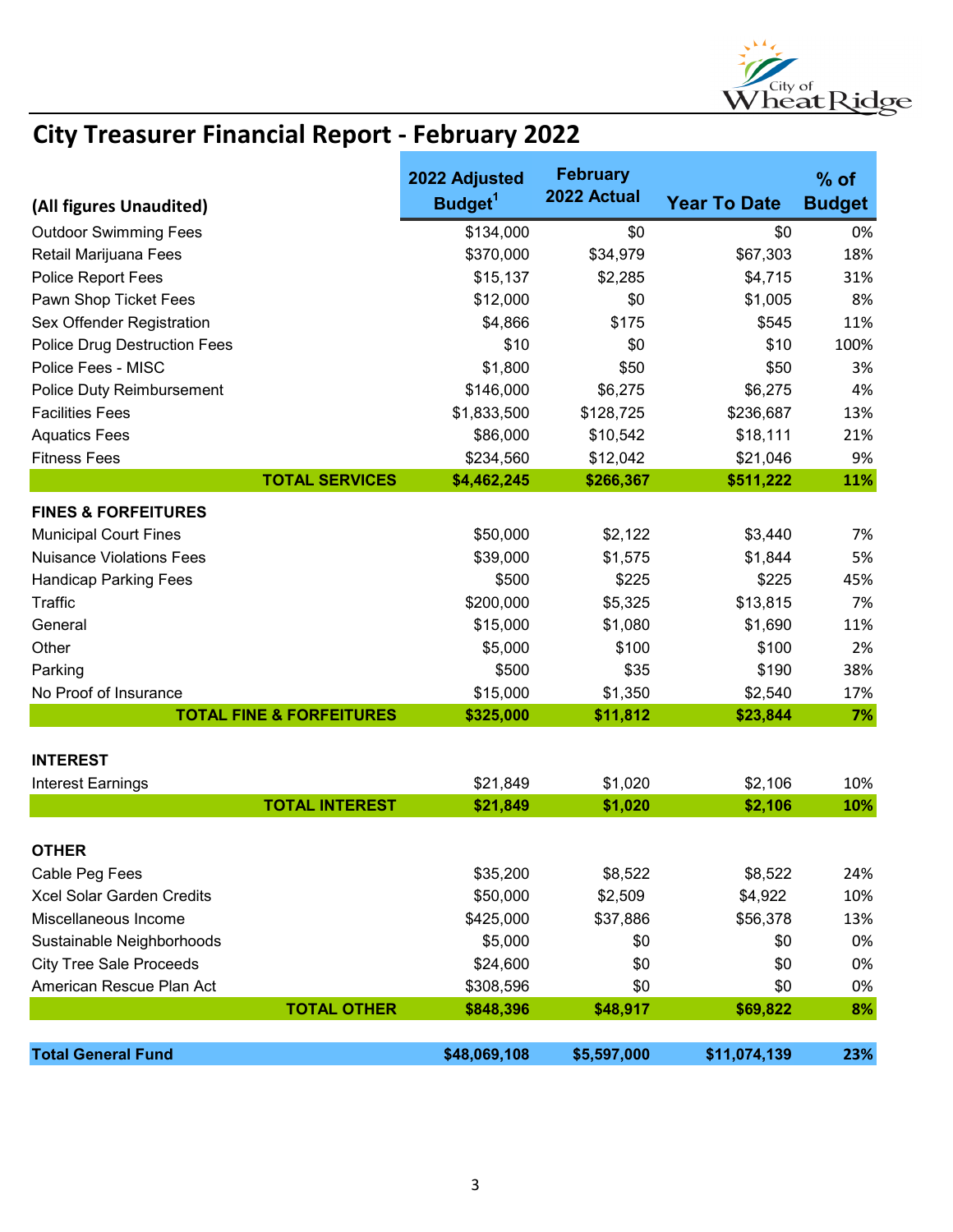

| (All figures Unaudited)                     | 2022 Adjusted<br>Budget <sup>1</sup> | <b>February</b><br>2022 Actual | <b>Year To Date</b> | $%$ of<br><b>Budget</b> |
|---------------------------------------------|--------------------------------------|--------------------------------|---------------------|-------------------------|
|                                             |                                      |                                |                     |                         |
| <b>SECTION 2: GENERAL FUND EXPENDITURES</b> |                                      |                                |                     |                         |
|                                             |                                      |                                |                     |                         |
| Legislative                                 |                                      |                                |                     |                         |
| Legislative Services                        | \$524,007                            | \$174,438                      | \$186,876           | 36%                     |
| <b>Total</b>                                | \$524,007                            | \$174,438                      | \$186,876           | 36%                     |
| <b>City Manager's Office</b>                |                                      |                                |                     |                         |
| <b>City Manager</b>                         | \$743,240                            | \$56,056                       | \$83,289            | 11%                     |
| <b>Economic Development</b>                 | \$2,084,018                          | \$142,993                      | \$547,126           | 26%                     |
| <b>Total</b>                                | \$2,827,258                          | \$199,049                      | \$630,415           | 22%                     |
| <b>City Attorney</b>                        |                                      |                                |                     |                         |
| <b>City Attorney</b>                        | \$430,000                            | \$35,287                       | \$35,287            | 8%                      |
| <b>Total</b>                                | \$430,000                            | \$35,287                       | \$35,287            | 8%                      |
| <b>City Clerk's Office</b>                  |                                      |                                |                     |                         |
| <b>City Clerk</b>                           | \$188,499                            | \$11,229                       | \$16,790            | 9%                      |
| <b>Total</b>                                | \$188,499                            | \$11,229                       | \$16,790            | 9%                      |
| <b>City Treasurer</b>                       |                                      |                                |                     |                         |
| <b>City Treasurer</b>                       | \$36,208                             | \$2,535                        | \$3,803             | 11%                     |
| <b>Total</b>                                | \$36,208                             | \$2,535                        | \$3,803             | 11%                     |
| <b>Central Charges</b>                      |                                      |                                |                     |                         |
| <b>Central Charges</b>                      | \$5,501,028                          | \$395,721                      | \$898,132           | 16%                     |
| <b>Total</b>                                | \$5,501,028                          | \$395,721                      | \$898,132           | 16%                     |
| <b>Municipal Court</b>                      |                                      |                                |                     |                         |
| <b>Municipal Court</b>                      | \$1,106,755                          | \$59,442                       | \$88,852            | 8%                      |
| <b>Total</b>                                | \$1,106,755                          | \$59,442                       | \$88,852            | 8%                      |
| <b>Administrative Services</b>              |                                      |                                |                     |                         |
| Administration                              | \$398,393                            | \$32,364                       | \$47,663            | 12%                     |
| <b>Public Information</b>                   | \$362,342                            | \$12,884                       | \$20,008            | 6%                      |
| Finance                                     | \$799,764                            | \$48,320                       | \$73,988            | 9%                      |
| Human Resources                             | \$731,240                            | \$46,956                       | \$66,719            | 9%                      |
| Procurement                                 | \$185,422                            | \$13,878                       | \$20,884            | 11%                     |
| Information Technology                      | \$2,236,018                          | \$95,562                       | \$202,634           | 9%                      |
| <b>Total</b>                                | \$4,713,179                          | \$249,964                      | \$431,896           | 9%                      |
| <b>Community Development</b>                |                                      |                                |                     |                         |
| Administration                              | \$290,983                            | \$21,545                       | \$32,299            | 11%                     |
| Planning                                    | \$889,117                            | \$57,323                       | \$82,963            | 9%                      |
| <b>Building</b>                             | \$1,963,937                          | \$214,788                      | \$219,896           | 11%                     |
| Engineering                                 | \$936,360                            | \$68,595                       | \$102,404           | 11%                     |
| <b>Total</b>                                | \$4,080,397                          | \$362,251                      | \$437,562           | 11%                     |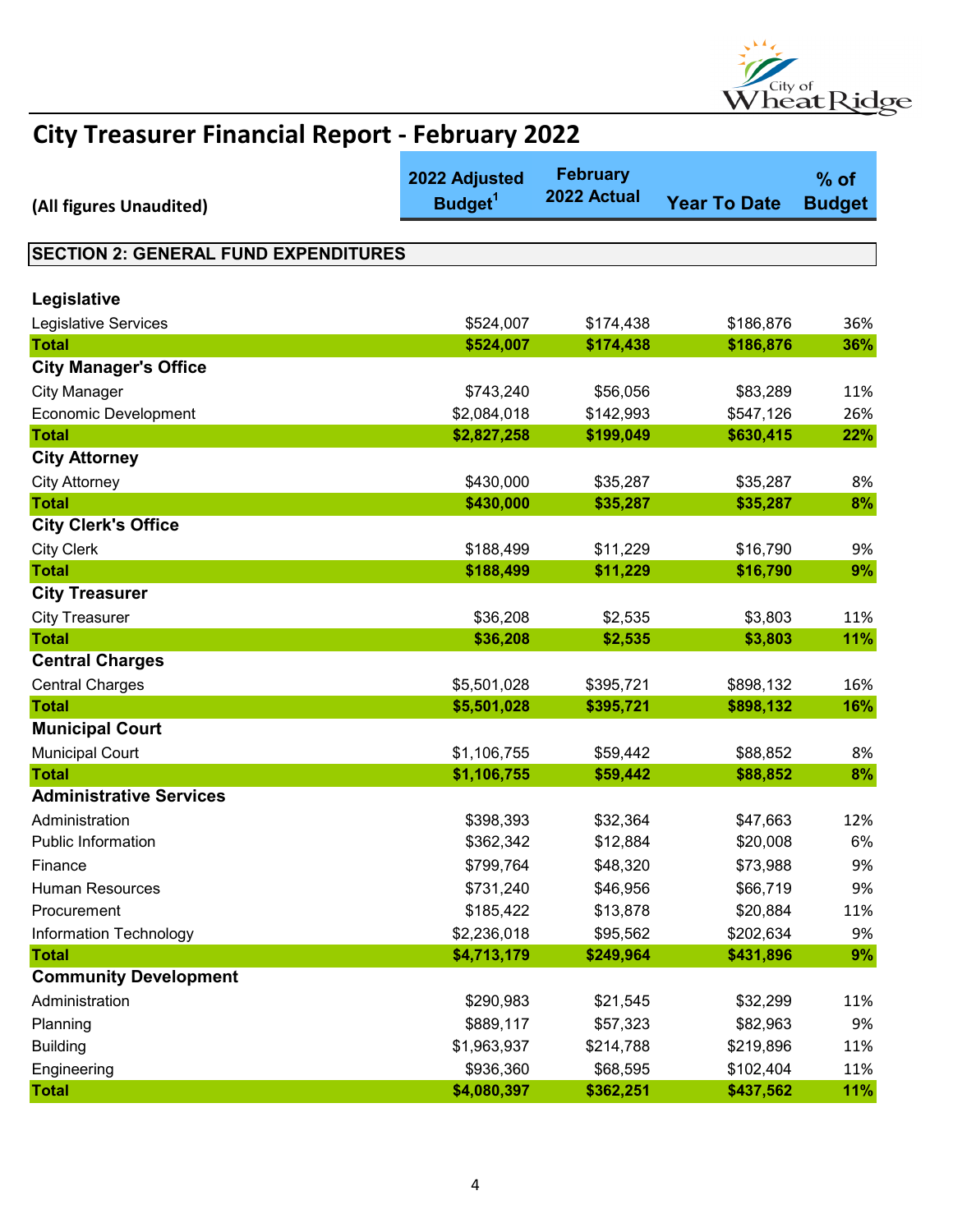

| (All figures Unaudited)                                        | 2022 Adjusted<br>Budget <sup>1</sup> | <b>February</b><br>2022 Actual | <b>Year To Date</b> | $%$ of<br><b>Budget</b> |
|----------------------------------------------------------------|--------------------------------------|--------------------------------|---------------------|-------------------------|
| <b>Police</b>                                                  |                                      |                                |                     |                         |
|                                                                |                                      |                                |                     |                         |
| Administration                                                 | \$2,122,720                          | \$141,508                      | \$353,748           | 17%                     |
| Grants                                                         | \$171,607                            | \$1,392                        | \$2,791             | 2%                      |
| <b>Community Services Team</b><br><b>Crime Prevention Team</b> | \$316,953                            | \$15,150                       | \$78,377            | 25%                     |
|                                                                | \$343,242                            | \$12,133                       | \$18,751            | 5%                      |
| Records Team                                                   | \$516,092                            | \$25,501                       | \$39,249            | 8%                      |
| <b>Training and Accreditation</b>                              | \$420,266                            | \$55,218                       | \$59,129            | 14%                     |
| Patrol                                                         | \$5,862,773                          | \$534,059                      | \$771,101           | 13%                     |
| <b>Investigations Bureau</b>                                   | \$2,813,495                          | \$280,200                      | \$407,280           | 14%                     |
| Crime & Traffic Team<br><b>Total</b>                           | \$571,492                            | \$47,683                       | \$75,846            | 13%                     |
| <b>Public Works</b>                                            | \$13,138,640                         | \$1,112,844                    | \$1,806,272         | 14%                     |
|                                                                |                                      |                                |                     |                         |
| Operations<br><b>Total</b>                                     | \$3,944,911<br>\$3,944,911           | \$214,313<br>\$214,313         | \$337,269           | 9%<br>9%                |
| <b>Parks and Recreation</b>                                    |                                      |                                | \$337,269           |                         |
|                                                                |                                      |                                |                     |                         |
| Administration<br>Recreation                                   | \$367,510                            | \$20,963                       | \$31,024            | 8%                      |
|                                                                | \$363,201                            | \$24,280                       | \$35,723            | 10%                     |
| Parks Maintenance                                              | \$1,576,420                          | \$82,063                       | \$119,295           | 8%                      |
| Forestry                                                       | \$716,664                            | \$19,042                       | \$29,956            | 4%<br>5%                |
| Parks & Open Space                                             | \$180,584                            | \$7,403                        | \$9,797             |                         |
| Anderson Building                                              | \$87,964                             | \$6,060                        | \$8,521             | 10%                     |
| <b>Athletics</b>                                               | \$236,799                            | \$14,253                       | \$25,821            | 11%                     |
| <b>General Programs</b>                                        | \$338,534                            | \$20,822                       | \$36,683            | 11%                     |
| <b>Outdoor Pool</b>                                            | \$301,016                            | \$5,898                        | \$9,363             | 3%                      |
| <b>Active Adult Center</b>                                     | \$463,183                            | \$34,165                       | \$49,870            | 11%                     |
| <b>Historic Buildings</b>                                      | \$40,941                             | \$3,195                        | \$3,322             | 8%                      |
| <b>Rec Center Facilities</b>                                   | \$626,982                            | \$48,237                       | \$70,990            | 11%                     |
| <b>Rec Center Aquatics</b>                                     | \$914,497                            | \$71,682                       | \$102,557           | 11%                     |
| <b>Rec Center Facilities</b>                                   | \$360,945                            | \$20,083                       | \$27,933            | 8%                      |
| <b>Facility Maintenance</b>                                    | \$1,103,659                          | \$62,403                       | \$82,179            | 7%                      |
| <b>Total</b>                                                   | \$7,678,899                          | \$440,549                      | \$643,034           | 8%                      |
| <b>Total General Fund</b>                                      | \$44,169,781                         | \$3,257,622                    | \$5,516,188         | 12%                     |
| <b>Transfers to Other Funds</b>                                | \$7,495,445                          | \$0                            | \$7,495,445         | 100%                    |
| <b>Total General Fund With Transfers</b>                       | \$51,665,226                         | \$3,257,622                    | \$13,011,633        | 25%                     |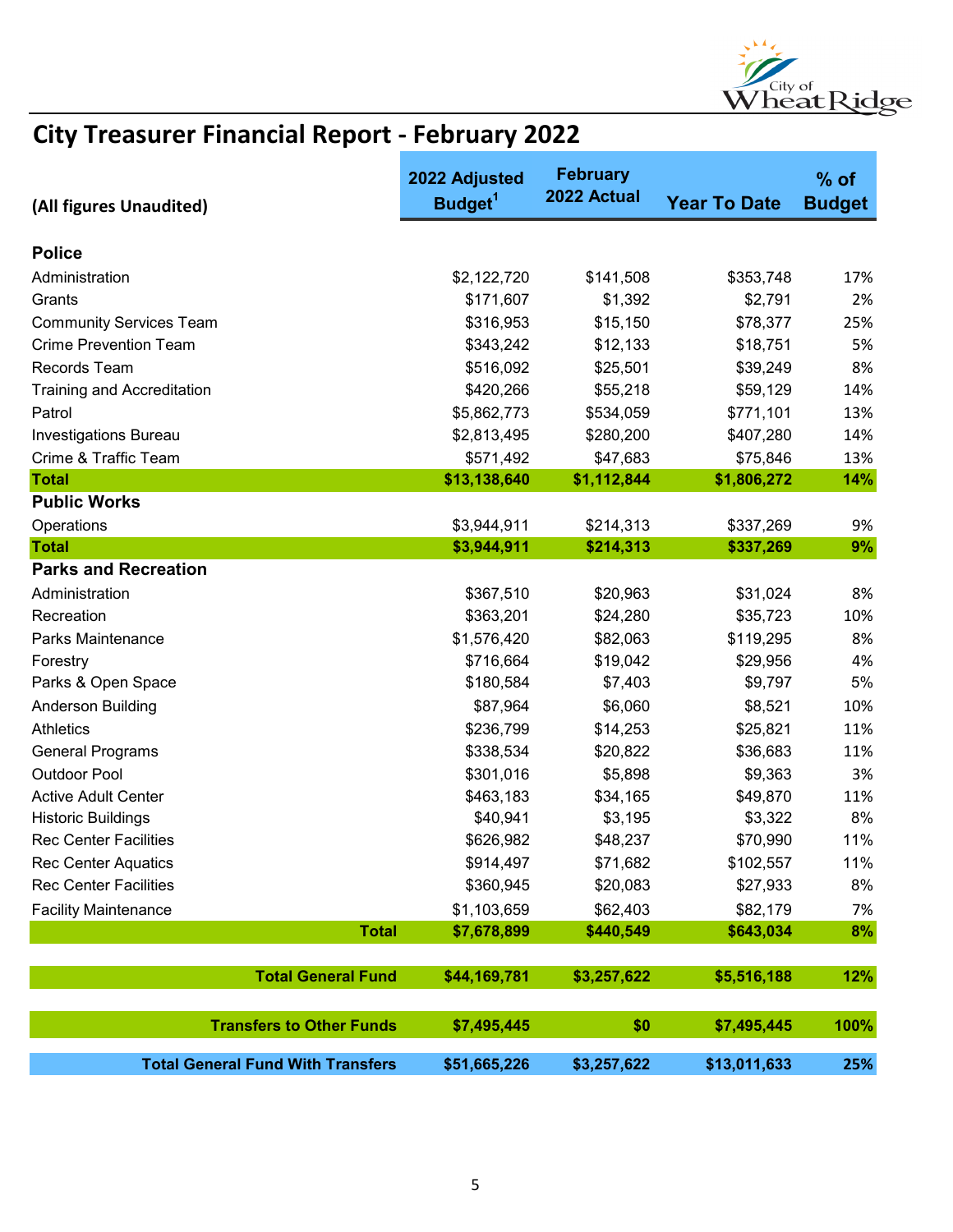

| (All figures Unaudited)                       | 2022 Adjusted<br>Budget <sup>1</sup> | <b>February</b><br>2022 Actual | <b>Year To Date</b> | $%$ of<br><b>Budget</b> |
|-----------------------------------------------|--------------------------------------|--------------------------------|---------------------|-------------------------|
| <b>SECTION 3: CAPITAL FUNDS</b>               |                                      |                                |                     |                         |
|                                               |                                      |                                |                     |                         |
| <b>Capital Improvement Program (CIP)</b>      |                                      |                                |                     |                         |
| Revenues                                      | \$13,875,898                         | \$1,264,630                    | \$1,308,228         | 9%                      |
| <b>Transfer from General Fund</b>             | \$6,995,445                          | \$0                            | \$6,995,445         | 100%                    |
| Expenditures                                  | \$22,464,828                         | \$45                           | \$30,045            | 0%                      |
| <b>SECTION 4: SPECIAL REVENUE FUNDS</b>       |                                      |                                |                     |                         |
| <b>Public Art Fund</b>                        |                                      |                                |                     |                         |
| Revenues                                      | \$498,533                            | \$28,732                       | \$46,734            | 9%                      |
| Expenditures                                  | \$0                                  | \$0                            | \$0                 | 0%                      |
| <b>Police Investigation Fund</b>              |                                      |                                |                     |                         |
| Revenues                                      | \$10                                 | \$0                            | \$1                 | 6%                      |
| Expenditures                                  | \$9,000                              | \$0                            | \$0                 | 0%                      |
| <b>Open Space Fund</b>                        |                                      |                                |                     |                         |
| Revenues                                      | \$3,812,006                          | \$316,991                      | \$458,600           | 12%                     |
| Expenditures                                  | \$7,654,348                          | \$147,390                      | \$165,149           | 2%                      |
| <b>Municipal Court</b>                        |                                      |                                |                     |                         |
| Revenues                                      | \$10,300                             | \$320                          | \$641               | 6%                      |
| Expenditures                                  | \$32,250                             | \$250                          | \$250               | 1%                      |
| <b>Renew Wheat Ridge Bond</b>                 |                                      |                                |                     |                         |
| Revenues                                      | \$5,900,000                          | \$0                            | \$5,900,000         | 0%                      |
| Expenditures                                  | \$5,900,000                          | \$0                            | \$0                 | 0%                      |
| <b>Conservation Trust</b>                     |                                      |                                |                     |                         |
| Revenues                                      | \$351,111                            | \$94                           | \$166               | 0%                      |
| Expenditures                                  | \$902,383                            | \$0                            | \$0                 | 0%                      |
| <b>Capital Equipment Replacement Fund</b>     |                                      |                                |                     |                         |
| Revenues                                      | \$100                                | \$1                            | \$2                 | 2%                      |
| <b>Transfer from General Fund</b>             | \$500,000                            | \$0                            | \$500,000           | 100%                    |
| Expenditures                                  | \$0                                  | \$0                            | \$0                 | 0%                      |
| <b>Crime Prevention/Code Enforcement Fund</b> |                                      |                                |                     |                         |
| Revenues                                      | \$470,100                            | \$30,289                       | \$70,972            | 15%                     |
| Expenditures                                  | \$621,305                            | \$30,655                       | \$46,456            | 7%                      |